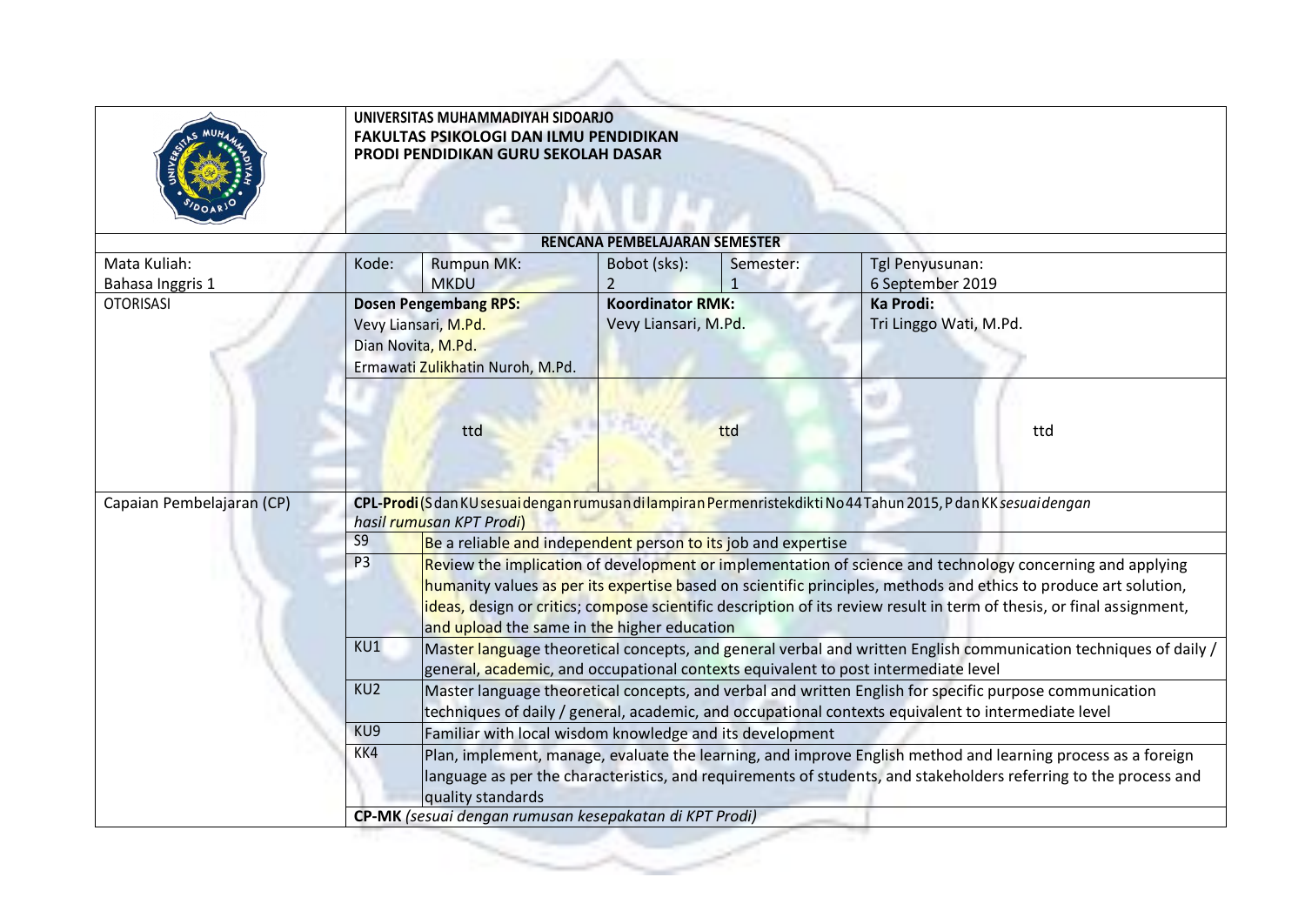|                                                                 | M1                                            |                                                                                                                                                                                                                |                                                                                                                                                            |                                                                                                           |                                                                                                                                                                                                                                                                                                                                                                                                                                                                                                                                                                                                                                                                                                                                                                                                                                                                                                                                                                                                                                                                                                                                                                                                                                                                                                |  |  |  |
|-----------------------------------------------------------------|-----------------------------------------------|----------------------------------------------------------------------------------------------------------------------------------------------------------------------------------------------------------------|------------------------------------------------------------------------------------------------------------------------------------------------------------|-----------------------------------------------------------------------------------------------------------|------------------------------------------------------------------------------------------------------------------------------------------------------------------------------------------------------------------------------------------------------------------------------------------------------------------------------------------------------------------------------------------------------------------------------------------------------------------------------------------------------------------------------------------------------------------------------------------------------------------------------------------------------------------------------------------------------------------------------------------------------------------------------------------------------------------------------------------------------------------------------------------------------------------------------------------------------------------------------------------------------------------------------------------------------------------------------------------------------------------------------------------------------------------------------------------------------------------------------------------------------------------------------------------------|--|--|--|
|                                                                 | M <sub>2</sub>                                | Comprehend the basic English tenses (C2) and apply them in spoken (C3, C4, P4, A4)                                                                                                                             |                                                                                                                                                            |                                                                                                           |                                                                                                                                                                                                                                                                                                                                                                                                                                                                                                                                                                                                                                                                                                                                                                                                                                                                                                                                                                                                                                                                                                                                                                                                                                                                                                |  |  |  |
|                                                                 | M <sub>3</sub>                                |                                                                                                                                                                                                                |                                                                                                                                                            |                                                                                                           |                                                                                                                                                                                                                                                                                                                                                                                                                                                                                                                                                                                                                                                                                                                                                                                                                                                                                                                                                                                                                                                                                                                                                                                                                                                                                                |  |  |  |
| Deskripsi Singkat MK                                            |                                               |                                                                                                                                                                                                                |                                                                                                                                                            |                                                                                                           |                                                                                                                                                                                                                                                                                                                                                                                                                                                                                                                                                                                                                                                                                                                                                                                                                                                                                                                                                                                                                                                                                                                                                                                                                                                                                                |  |  |  |
| Bahasan                                                         |                                               |                                                                                                                                                                                                                |                                                                                                                                                            |                                                                                                           |                                                                                                                                                                                                                                                                                                                                                                                                                                                                                                                                                                                                                                                                                                                                                                                                                                                                                                                                                                                                                                                                                                                                                                                                                                                                                                |  |  |  |
| Pustaka                                                         | Utama:                                        |                                                                                                                                                                                                                |                                                                                                                                                            |                                                                                                           |                                                                                                                                                                                                                                                                                                                                                                                                                                                                                                                                                                                                                                                                                                                                                                                                                                                                                                                                                                                                                                                                                                                                                                                                                                                                                                |  |  |  |
|                                                                 |                                               | Taufiq, Wahyu and Vidya Mandarini. 2016. Let's Learn English Progressively. Sidoarjo: Umsida Press.                                                                                                            |                                                                                                                                                            |                                                                                                           |                                                                                                                                                                                                                                                                                                                                                                                                                                                                                                                                                                                                                                                                                                                                                                                                                                                                                                                                                                                                                                                                                                                                                                                                                                                                                                |  |  |  |
|                                                                 |                                               | Pendukung:                                                                                                                                                                                                     |                                                                                                                                                            |                                                                                                           |                                                                                                                                                                                                                                                                                                                                                                                                                                                                                                                                                                                                                                                                                                                                                                                                                                                                                                                                                                                                                                                                                                                                                                                                                                                                                                |  |  |  |
|                                                                 | Ltd.                                          | 1. Alexander, L.G. 1998. Longman English Grammar Practice for Intermediate Students. New York: Addison Wesley Longman,<br>Murphy, Raymond. 2003. English Grammar in Use. Cambridge: Cambridge University Press |                                                                                                                                                            |                                                                                                           |                                                                                                                                                                                                                                                                                                                                                                                                                                                                                                                                                                                                                                                                                                                                                                                                                                                                                                                                                                                                                                                                                                                                                                                                                                                                                                |  |  |  |
|                                                                 |                                               |                                                                                                                                                                                                                |                                                                                                                                                            |                                                                                                           |                                                                                                                                                                                                                                                                                                                                                                                                                                                                                                                                                                                                                                                                                                                                                                                                                                                                                                                                                                                                                                                                                                                                                                                                                                                                                                |  |  |  |
|                                                                 |                                               |                                                                                                                                                                                                                |                                                                                                                                                            |                                                                                                           |                                                                                                                                                                                                                                                                                                                                                                                                                                                                                                                                                                                                                                                                                                                                                                                                                                                                                                                                                                                                                                                                                                                                                                                                                                                                                                |  |  |  |
|                                                                 |                                               |                                                                                                                                                                                                                |                                                                                                                                                            |                                                                                                           |                                                                                                                                                                                                                                                                                                                                                                                                                                                                                                                                                                                                                                                                                                                                                                                                                                                                                                                                                                                                                                                                                                                                                                                                                                                                                                |  |  |  |
| Mata Kuliah Syarat                                              |                                               |                                                                                                                                                                                                                |                                                                                                                                                            |                                                                                                           |                                                                                                                                                                                                                                                                                                                                                                                                                                                                                                                                                                                                                                                                                                                                                                                                                                                                                                                                                                                                                                                                                                                                                                                                                                                                                                |  |  |  |
| Sub-CP-MK<br>Mg<br>(Kemampuan Akhir<br>yang diharapkan)         | Indikator                                     | <b>Kriteria dan Bentuk</b><br>Penilaian                                                                                                                                                                        | <b>Metode</b><br>pembelajaran<br>(Estimasi Waktu)                                                                                                          | Materi Pembelajaran (Pustaka)                                                                             | <b>Bobot Penilaian</b><br>(%)                                                                                                                                                                                                                                                                                                                                                                                                                                                                                                                                                                                                                                                                                                                                                                                                                                                                                                                                                                                                                                                                                                                                                                                                                                                                  |  |  |  |
| Students understand<br>the basic principle of<br>learning.      | comprehend the<br>overview of the<br>subject. | Orientation of the course:<br>1. Syllabus<br>2. Rules of the course                                                                                                                                            | 1. Lecturing<br>2. Question and<br>answer<br>(100 minutes)                                                                                                 | Taufiq, Wahyu and Vidya Mandarini. 2016.<br>Let's Learn English Progressively. Sidoarjo:<br>Umsida Press. | 2.5%                                                                                                                                                                                                                                                                                                                                                                                                                                                                                                                                                                                                                                                                                                                                                                                                                                                                                                                                                                                                                                                                                                                                                                                                                                                                                           |  |  |  |
| Students understand<br>the daily activity and<br>present tense. | mention daily                                 | 1. Let's read: Emma's<br>Daily Routine<br>2. Let's write: Expressing                                                                                                                                           | 1. Lecturing<br>2. Discussion<br>3. Further practice                                                                                                       | Taufiq, Wahyu and Vidya Mandarini. 2016.<br>Let's Learn Progressively. Sidoarjo: Umsida<br>Press.         | 2.5%                                                                                                                                                                                                                                                                                                                                                                                                                                                                                                                                                                                                                                                                                                                                                                                                                                                                                                                                                                                                                                                                                                                                                                                                                                                                                           |  |  |  |
|                                                                 | Media Pembelajaran<br><b>Team Teaching</b>    | Materi Pembelajaran/ Pokok                                                                                                                                                                                     | (academically/professionally)<br>spoken<br>Perangkat lunak: internet, power point<br>Students are able to<br>Students are able to<br>activity; and express | Comprehend the English passages (C2)<br>Perangkat keras: books, dictionary, laptop, LCD                   | Comprehend the basic English tenses (C2) and apply them in written (C3, C4, P4, A4)<br>After completing the course, students are expected to read and comprehend the text, and students master and understand<br>the basic principles of grammar (Present Tense, Present Continouse Tense, Present Perfect, and Future Tense, Past Tense,<br>Comparative and Superlative degree, Conditional Sentence, Passive Voice, Gerund, Reported Speech). Moreover, they can<br>comprehend the English text related to any diciplines knowledge as their field of study. Besides, they are expected to master<br>English vocabulary approximately 3.000 words. At the end, it is hoped that they can apply their knowledge into real situation<br>1. The basic principles of grammar (Present Tense, Present Continouse Tense, Present Perfect, and Future Tense, Past Tense,<br>Comparative and Superlative degree, Conditional Sentence, Passive Voice, Gerund, Reported Speech) in written and<br>2. English text related to any diciplines knowledge as students' field of study<br>3. Sinclair, Barbara. 1996. Activate Your English. New York: Cambridge University Press<br>Ermawati Zulikhatin Nuroh, M.Pd, Vevy Liansari, M.Pd, Dian Novita, M.Pd<br>the regular actions<br>the regular actions |  |  |  |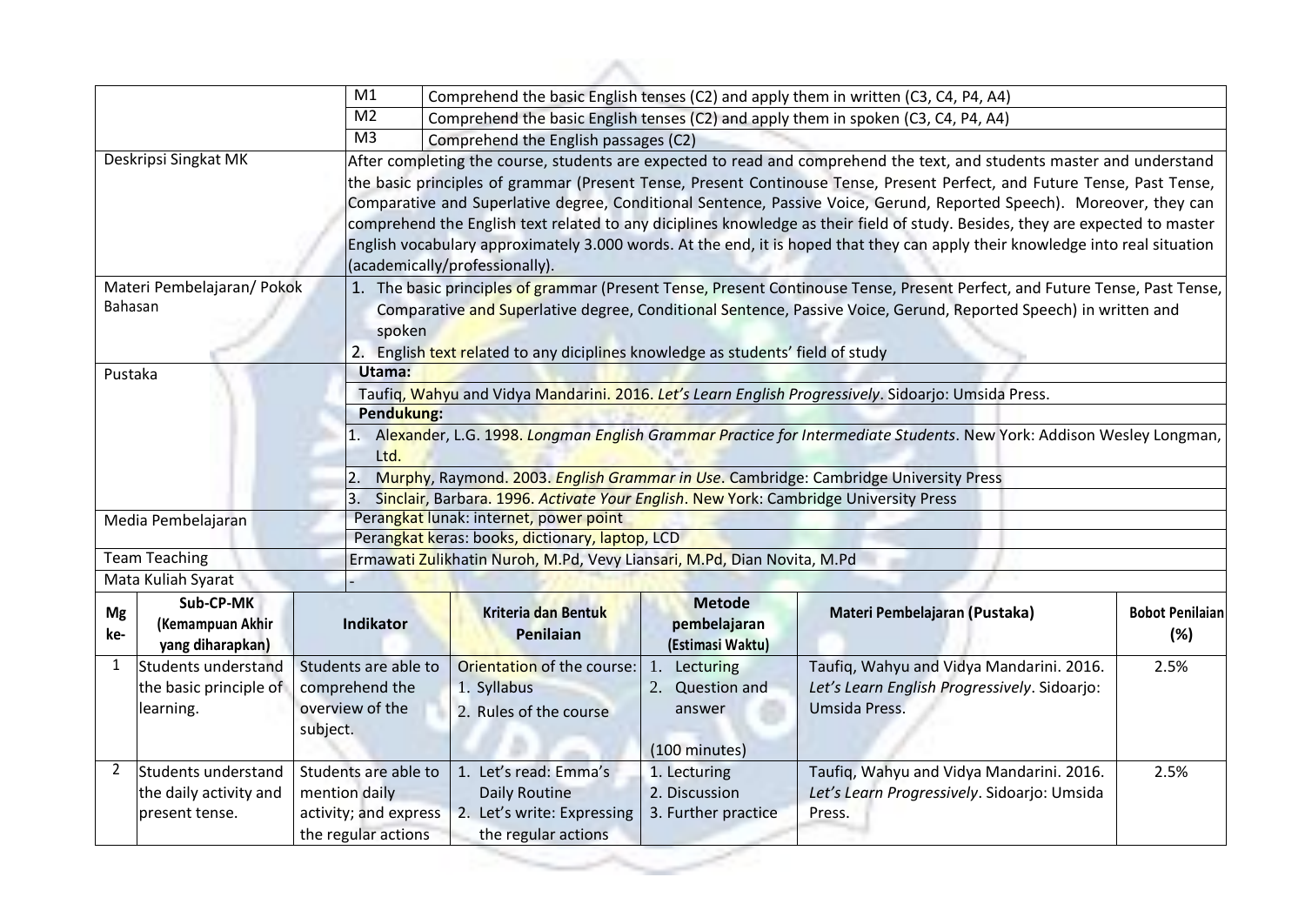|   |                                                                                                            | using present tense.                                                                                                                                                                               | 3. Let's talk: Talking<br>about someone's<br>activity                                                                                                                                   | (100 minutes)                                                                          |                                                                                                   |      |
|---|------------------------------------------------------------------------------------------------------------|----------------------------------------------------------------------------------------------------------------------------------------------------------------------------------------------------|-----------------------------------------------------------------------------------------------------------------------------------------------------------------------------------------|----------------------------------------------------------------------------------------|---------------------------------------------------------------------------------------------------|------|
| 3 | Students understand<br>perception and reality<br>to solve problems and<br>progressive tense.               | Students are able to<br>differentiate<br>between perception<br>and reality; apply<br>words and<br>expressions related<br>to perception and<br>reality; and express<br>the action happening<br>now. | 1. Let's read: How High<br>is The Wall?<br>Perception and<br>Reality<br>2. Let's write:<br><b>Expressing the</b><br>actions happening<br>now<br>Let's talk: Playing<br>3.<br>pantomime  | Lecturing<br>1.<br>2.<br><b>Discussion</b><br>3.<br>Further practice<br>(100 minutes)  | Taufiq, Wahyu and Vidya Mandarini. 2016.<br>Let's Learn Progressively. Sidoarjo: Umsida<br>Press. | 2.5% |
| 4 | Students understand<br>how to describe<br>something and have<br>the knowledge of<br>present perfect tense. | Students are able to<br>describe something;<br>and express the<br>on or that stopped<br>recently.                                                                                                  | 1. Let's read: any text<br>relates to tax<br>awareness<br>action that still going   2. Let's write: Express an<br>action that is still going<br>3. Let's talk: Talking<br>about the tax | 1. Lecturing<br>2. Discussion<br>3. Further practice<br>(100 minutes)                  | Taufiq, Wahyu and Vidya Mandarini. 2016.<br>Let's Learn Progressively. Sidoarjo: Umsida<br>Press. | 2.5% |
| 5 | Students have the<br>knowledge of the<br>story of a famous<br>man and simple<br> future tense.             | Students are able to<br>learn the story of a<br>famous man;<br>understand the<br>specific information<br>from the text; and<br>express the actions<br>happening in the<br>future.                  | 1. Let's read: The<br>Biography of<br><b>Muhammad Ali</b><br>2. Let's write: W.H.<br>Questions<br>3. Let's talk: It's time for<br>investigation                                         | 1. Lecturing<br>2. Discussion<br>3. Further practice<br>(100 minutes)                  | Taufiq, Wahyu and Vidya Mandarini. 2016.<br>Let's Learn Progressively. Sidoarjo: Umsida<br>Press. | 2.5% |
| 6 | Students have the<br>knowledge of kinds of<br>job and past tense.                                          | Students are able to<br>mention kinds of<br>jobs; and use past<br>tense.                                                                                                                           | 1. Let's read: Any text<br>relates to anti-<br>corruption<br>2. Let's write: Expressing<br>the completed action<br>3. Let's talk: Memorable<br>events                                   | Lecturing<br>1.<br><b>Discussion</b><br>3.<br><b>Further practice</b><br>(100 minutes) | Taufiq, Wahyu and Vidya Mandarini. 2016.<br>Let's Learn Progressively. Sidoarjo: Umsida<br>Press. | 2.5% |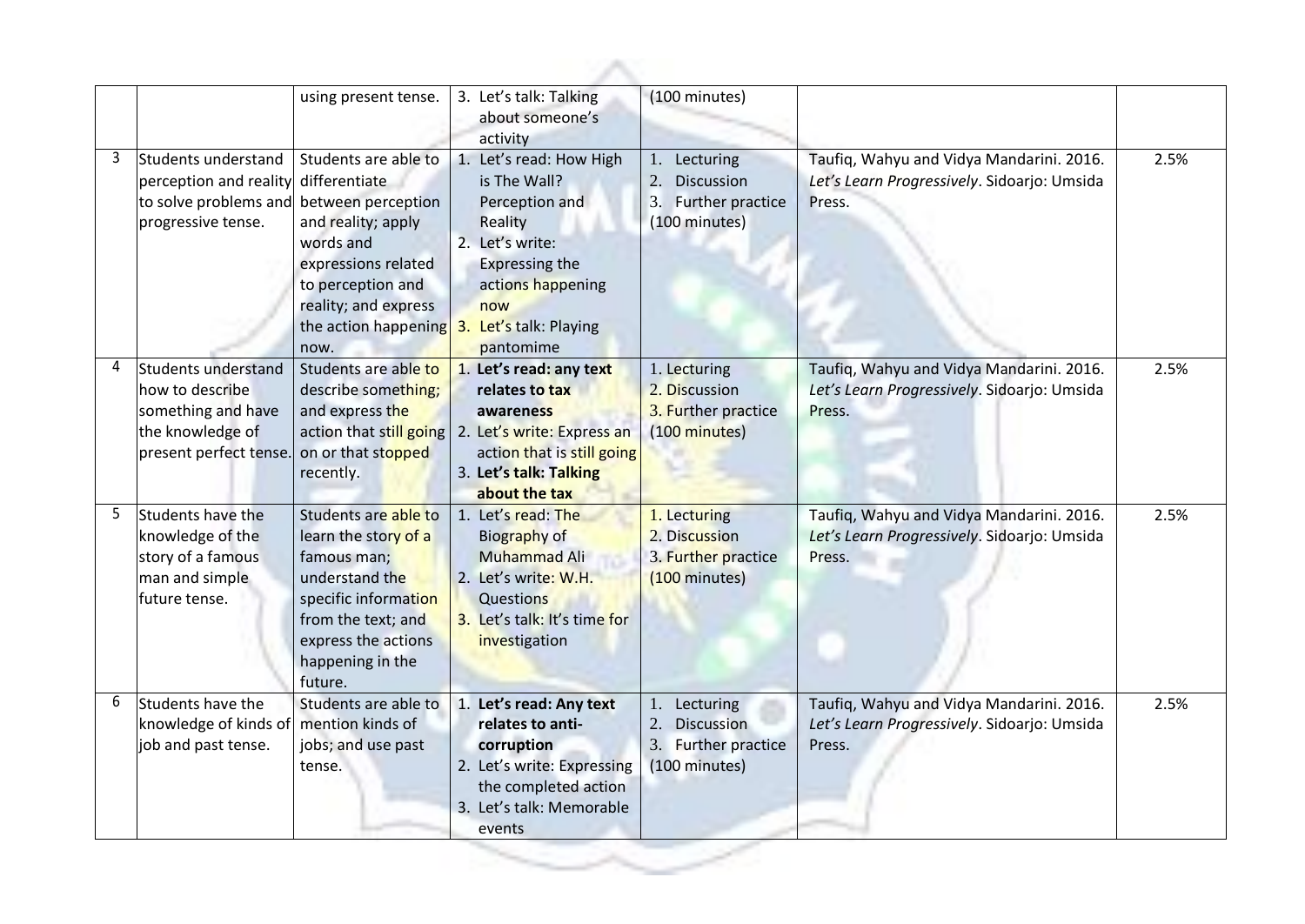|    | Students understand<br>about the myth and<br>future tense.                                                          | Students are able to<br>mention kinds of<br>myth; and express<br>about situations<br>happening in the<br>future.                                    | 1. Let's read: A Proud 1.<br>Flight<br>2. Let's<br>write:<br>actions happening in (100 minutes)<br>the future<br>3. Let's talk: Activities for<br>the next weekend                                     | Lecturing<br>2.<br><b>Discussion</b><br>Telling 3. Further practice                | Taufiq, Wahyu and Vidya Mandarini. 2016.<br>Let's Learn Progressively. Sidoarjo: Umsida<br>Press. | 2.5% |
|----|---------------------------------------------------------------------------------------------------------------------|-----------------------------------------------------------------------------------------------------------------------------------------------------|--------------------------------------------------------------------------------------------------------------------------------------------------------------------------------------------------------|------------------------------------------------------------------------------------|---------------------------------------------------------------------------------------------------|------|
| 8  |                                                                                                                     |                                                                                                                                                     |                                                                                                                                                                                                        | <b>Mid Exam</b>                                                                    |                                                                                                   |      |
| 9  | Students have the<br>knowledge of<br>preposition of time<br>and tag question.                                       | Students are able to<br>use preposition of<br>time; and use the tag<br>question.                                                                    | 1. Let's read: Any text<br>relates to anti-<br>corruption<br>2. Let's write: Tag<br>question<br>3. Let's talk: Asking about<br>the time                                                                | 1.<br>Lecturing<br><b>Discussion</b><br>2.<br>3. Further practice<br>(100 minutes) | Taufiq, Wahyu and Vidya Mandarini. 2016.<br>Let's Learn Progressively. Sidoarjo: Umsida<br>Press. | 2.5% |
| 10 | Students have the<br>knowledge of<br>comparative and<br>superlative degree.                                         | Students are able to<br>apply the<br>comparative and<br>superlative degree in<br>daily life.                                                        | 1. Let's read: Shoot It 1. Lecturing<br>Harder, Shoot It Softer<br>2. Let's<br>write:<br>Comparative<br>and<br><b>Superlative Degree</b><br>3. Let's talk: The best<br>have<br>movie<br>you<br>watched | 2. Discussion<br>3. Further practice<br>$(100 \text{ minutes})$                    | Taufiq, Wahyu and Vidya Mandarini. 2016.<br>Let's Learn Progressively. Sidoarjo: Umsida<br>Press. | 2.5% |
| 11 | Students understand<br>preposition of place<br>and conditional<br>sentence.                                         | Students are able to<br>use preposition of<br>place; and<br>use conditional<br>sentence                                                             | 1. Let's read: My House<br>2. Let's write: The use of<br>conditional sentence<br>(type 1)<br>3. Let's talk: Describing<br>position of object                                                           | 1. Lecturing<br>2. Discussion<br>3. Further practice<br>(100 minutes)              | Taufiq, Wahyu and Vidya Mandarini. 2016.<br>Let's Learn Progressively. Sidoarjo: Umsida<br>Press. | 2.5% |
| 12 | Students recognize<br>kinds of<br>transportation and<br>understand the<br>expression using<br>conditional sentence. | Students are able to<br>mention kinds of<br>transportation;<br>mention the strength<br>and weakness of<br>different kinds of<br>transportation; and | 1. Let's read: Kinds of 1. Lecturing<br>Transportation<br>Japan to Suit Your 3. Further practice<br>Travel<br>2. Let's write: Talking<br>about the possibility of<br>something to happen               | in 2. Discussion<br>(100 minutes)                                                  | Taufiq, Wahyu and Vidya Mandarini. 2016.<br>Let's Learn Progressively. Sidoarjo: Umsida<br>Press. | 2.5% |